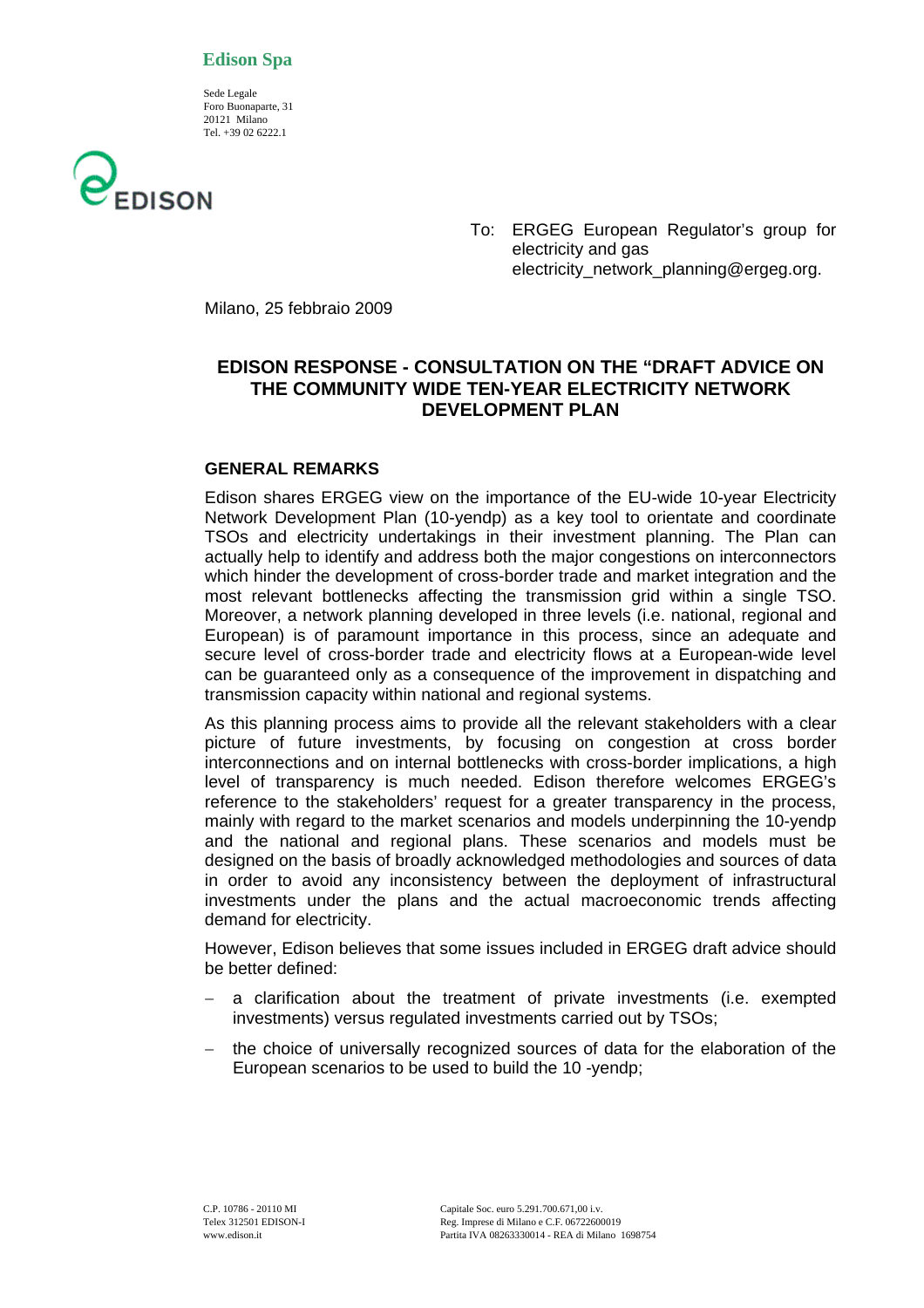

- the focus of the plan on the identification of investment gaps and congestions rather than the selection of specific projects;
- the attention to national network investment plans in order to strengthen internal dispatching capacity as a fundamental step towards an efficient usage of local generation facilities.

In the following more details about the above mentioned issues are given.

#### **Private (i.e. exempted) investments vs regulated investments**

Among the requirements provided in the draft advice, the national and Community ten-year network development plans shall include both regulated and exempted investment projects as well as ensure a sufficient level of cross-border interconnection open to TPA. Exempted investments, therefore, seem to be allowed, providing that they do not exceed a fixed amount of cross border capacity. Edison asks ERGEG to better clarify this issue in the final document since privates may play a relevant role in future transmission grid development.

As for example, more infrastructures are often envisaged to increase cross border capacity, but not realized by the relevant TSOs due to both the lack of money and the focalization on more prioritized investments within national territory. The contribution of private investors may allow to overcome this impasse, being the only requirement the presence of an adequate remuneration: exemption from TPA may be a solution, but some other instruments (as bilateral agreement with the local TSOs allowing an infrastructure remuneration) are as welcomed.

In particular it is worth noticing that different drivers undergo private investments (fostered by business and opportunities in cross – border trade) and regulated ones (associated to security of supply and system adequacy): in our opinion both these categories of investment are needed in order to guarantee the sound development of an internal electricity market able to address competition and security of supply issues.

Moreover if a TSO has not enough cash to bear all the investments yet included in the 10-yendp, selecting private investors (for example by the mean of a public call and opportune remuneration) may be a solution to achieve in a short term all the planned infrastructures.

#### **Data for scenarios**

ENTSO-E shall base his activity on scenarios expressly built to take into account both the medium (up to five years) and long (from 5 to 15 years) term.

All these scenarios address issues related to energy policy, security of supply, competition and market integration. Since a sound and accurate macroeconomic analysis is required, in our opinion TSOs are not the most appropriate players to completely fulfil this task. It should be in fact recognized a difference between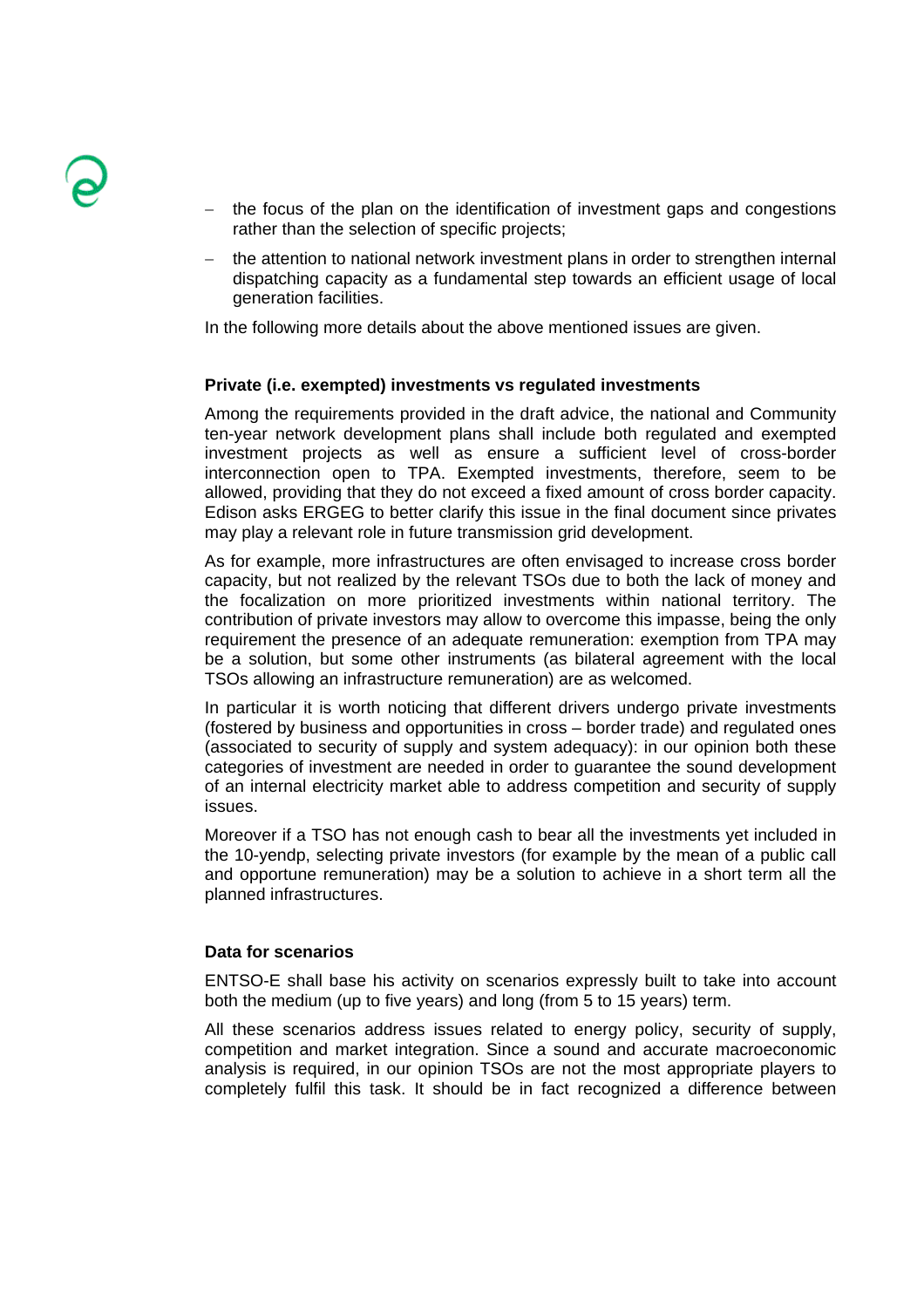network information, easily provided by ENTSO-E through national TSOs, and economic forecasts whose development needs a specific expertise out of ENTSO-E's field of action.

For this reason we suggest to involve reliable international institutions and organizations (e.g. Eurostat, IEA etc.), whose scenarios should be duly taken into account by ENTSO-E and national TSOs as a term of reference while fixing the demand and generation level to be used for the planning process; this will allow to guarantee the neutrality and reliability of the resulting generation adequacy outlook and energy market scenarios and their consistency with the forecasts of macroeconomic development of Europe on medium and long term.

## **Scope of the plan**

Regulation 714/2009 states that the 10-yendp shall identify the investment gaps in order to address the requirement for new investments.

The draft advice falls out from the  $3<sup>rd</sup>$  package provisions specifying that the plan shall include a detailed analysis aiming to choose the specific investment to be promoted.

In our opinion, instead, the Community Plan has to limit to address lacks in transmission grids and to propose new infrastructure to be built to release congestions. The choice of the specific investment is eventually made by the relevant TSOs (which may also rely on private investors or promoting projects presented by private entities) under the strict monitor and control of the NRAs and included in the national or regional investment plans.

Moreover we would like to stress that the investment evaluation provides ENTSO-E with excessive discretionary powers: in particular TSOs are entitled to evaluate the same specific investments on European Level they are contemporary called to bear. This issue may be relevant when evaluating proposals made by private investors. We suggest that ERGEG clarifies this issue in the final advice, stressing the role of the Agency in evaluating the Community and regional investment plans published by TSOs. Moreover, it should be explicitly mentioned the role of NRAs in monitoring TSOs' efforts towards the realization of all the projects included in the Plans, being they sponsored by TSOs themselves or carried out by private investors.

#### **Internal dispatching capacity vs cross border capacity**

As for the ERGEG draft advice, the 10-yendp will focus on congestions at cross border interconnections and on internal bottlenecks with cross-border implications. Investments regarding bottlenecks relevant only for the national market won't therefore be included in the Community plan.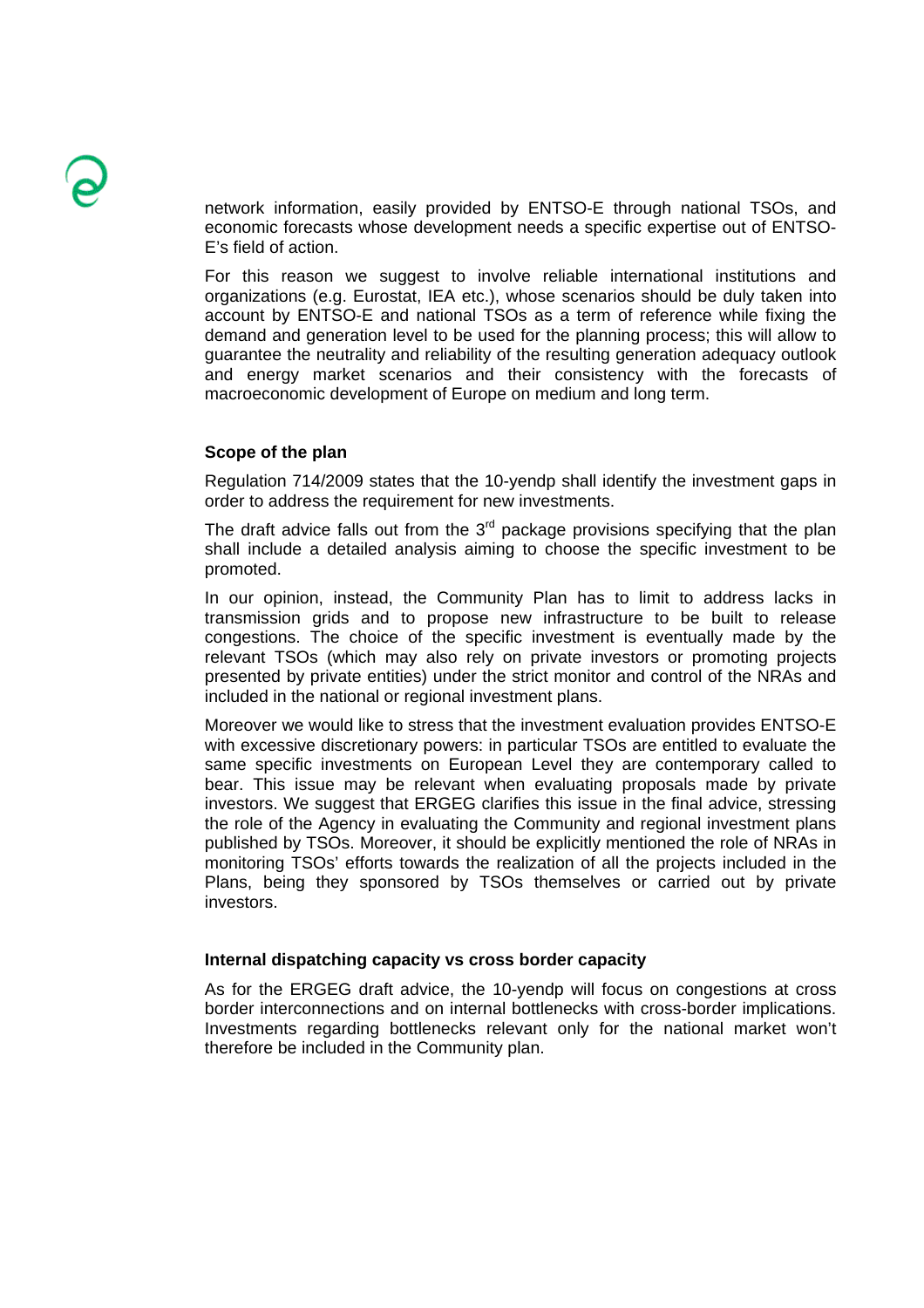This issue is consistent with the main scope of the plan, i.e. to provide a clear picture about the weakness of interconnection capacity in order to address investments towards a European integrated market.

Moreover the draft advice stated that regional and national investment plans shall be defined according with the choices described in the Community plan: this provision seems to assign the highest priority to cross border infrastructures, thus limiting the TSOs investments on internal bottlenecks not involved in cross border trades.

In particular we'd like to underline the peculiar situation characterizing some European regions, where an efficient use of the local generation capacity is not allowed due to relevant congestions which have no impact on cross border trade at all. These are obvious cases in which the national transmission grid shall be developed to accommodate the growth in generation facilities. Within the new perspective drawn in the draft advice regarding the Community plan, TSOs seem to be fostered mainly towards cross-border development, while internal investments are less incentivated.

Nonetheless Edison thinks that national investments are as important as cross border ones, in order to promote an efficient energy market: clarifications from ERGEG about these points are thus welcomed.

#### **WHO WE ARE**

Born in 1881, Edison, one of the oldest energy companies in Europe. When the national monopoly on electricity was established in Italy in 1963, Edison had to diversify its business, but thanks to the first wave of EU Directives in 1996, it could re-focus its business on energy once again. Today Edison is the leading new entrant in the Italian energy market, with 50,2 billions kWh produced in 2008 and a market share of 16,4% of national output. Thanks to 7.000 MW of new highly efficient and low emission plants (CCGT thermo plants, as well as hydro and wind power plants), the Company has now a total installed capacity of more than 12.000 MW. In 2008, Edison reported revenues of 11.066 mln €.

Thanks to one of the most ambitious investment plans in Europe, Edison aims at becoming the second largest electricity company in Greece through the recently established joint venture with Hellenic Petroleum. As shown by the recently approved Business Plan (2009 – 2014), Edison will invest 7.2 billion euro in natural gas (exploration and production activities, in major gas import infrastructures, such as the Rovigo LNG offshore re-gasification terminal and the ITGI-Poseidon and GALSI pipelines) and in power generation sector, with a particular focus on renewable energy sources (hydro and wind power allow the Group to cover over 40% of the green certificate requirement with its own production). Other investments will constitute strategic developments in fast-growing markets, such as Greece, Romania and Turkey. As from 2009 the new offshore LNG terminal in Rovigo will contribute to the diversification of the country's supply sources with its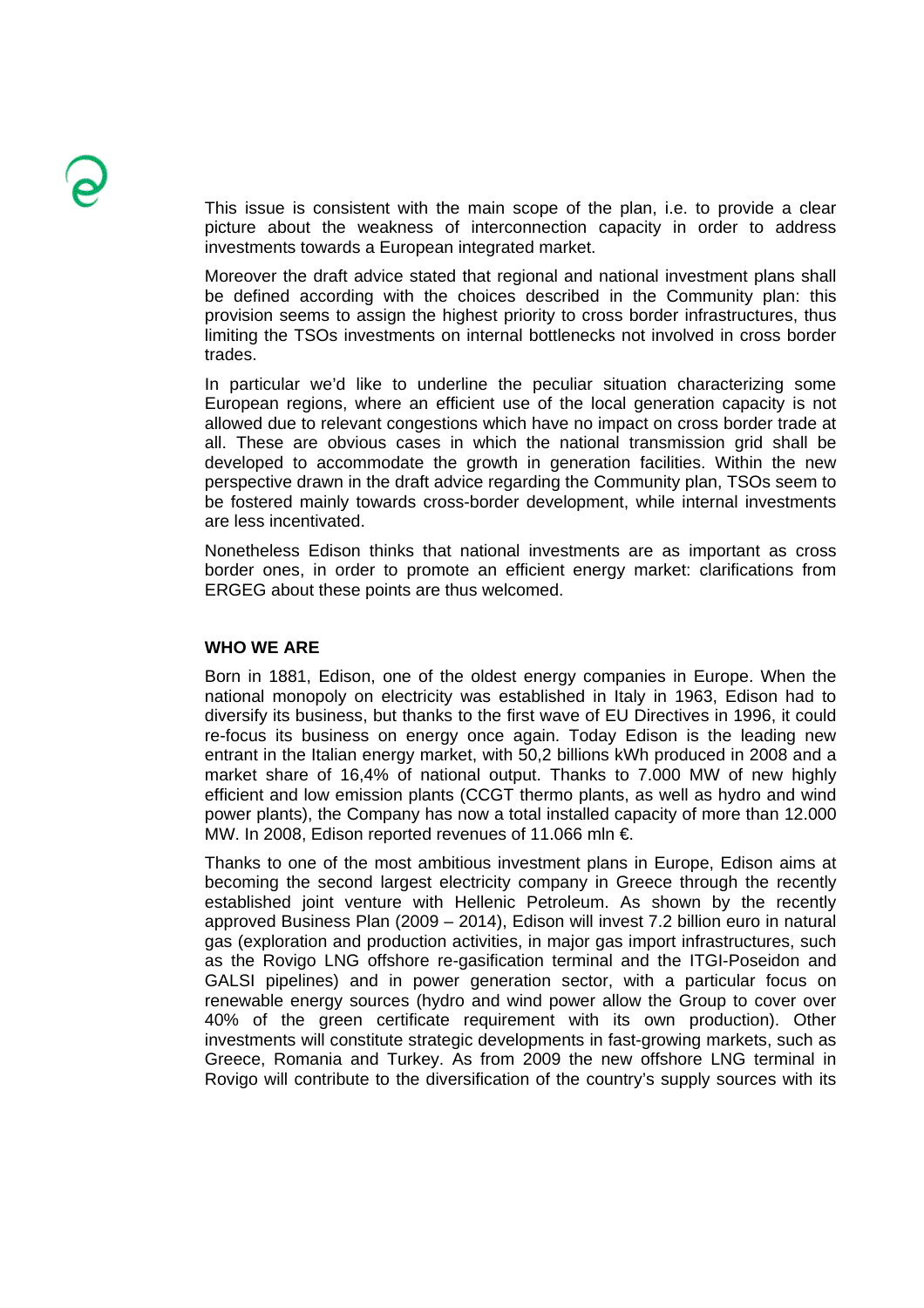re-gasification capacity of 8 bcm of natural gas a year, equal to 10% of Italy's demand for natural gas. In 2012 there will be the start up of Galsi and ITGI pipelines, which will connect Italy and European markets to Algeria and Caspian Sea, two areas rich in hydrocarbons.

# **ANSWERS TO ERGEG DISCUSSION POINTS**

**1. The document presents the regulators' view on the planning process to achieve a non-binding Community-wide network development plan. Does this view contribute to the objectives set in the Section 2 and especially transparency of planning? What should be added / deleted within the planning process in this respect?** 

In Edison view, the combined top-down and bottom-up approaches defined in the document allow to deliver both the information about investment gaps and infrastructural projects coming from national and regional stakeholders and the coordination between the national, regional and European levels granted by ENTSO-E. Edison welcomes ERGEG's call for the elaboration of a standardized consultation process of all relevant parties in the drafting of network plans (10 yendp, regional and national) which shall be based on clearly defined rules, whose definition should involve the stakeholder themselves.

Still, it is of utmost importance that the active contribution of all relevant stakeholders is effective and **duly taken into consideration** by ENTSO-E and TSOs, particularly in the elaboration of market scenarios and models for the integrated networks. We agree with ERGEG on the importance of including scenarios within the 10-yendp. Yet, since the TSOs are not the only subjects involved in the interconnection projects, the plan shall include the contribution of all the actors potentially or actually involved in such projects. The development of market scenarios and network models based on criteria as shared as possible are thus essential for the correct functioning of the internal market, avoiding any biased approach to the selection of the projects to be included in the plan. For this reason, as stated in the General Remarks, we underline the importance to assign the developing of macroeconomic scenarios to third parties (as, for example, institutions like Eurostat or IEA) more competent on such analysis: given these scenarios TSOs and ENTSO-E will forecast the associated demand and generation level.

Moreover, in order to achieve an adequate level of transparency and to avoid any biased evaluation, a common shared network model has to be adopted and made available to either public and private investors. Private investment, if adequately remunerated (granting the TPA exemption or in another manner) in fact, may play a relevant role: not regulated parties may, in fact, foster cross border trade, contemporary allowing TSOs to mainly focus on investments of national relevance For this reason we think that TSOs shall include in the regional investments plans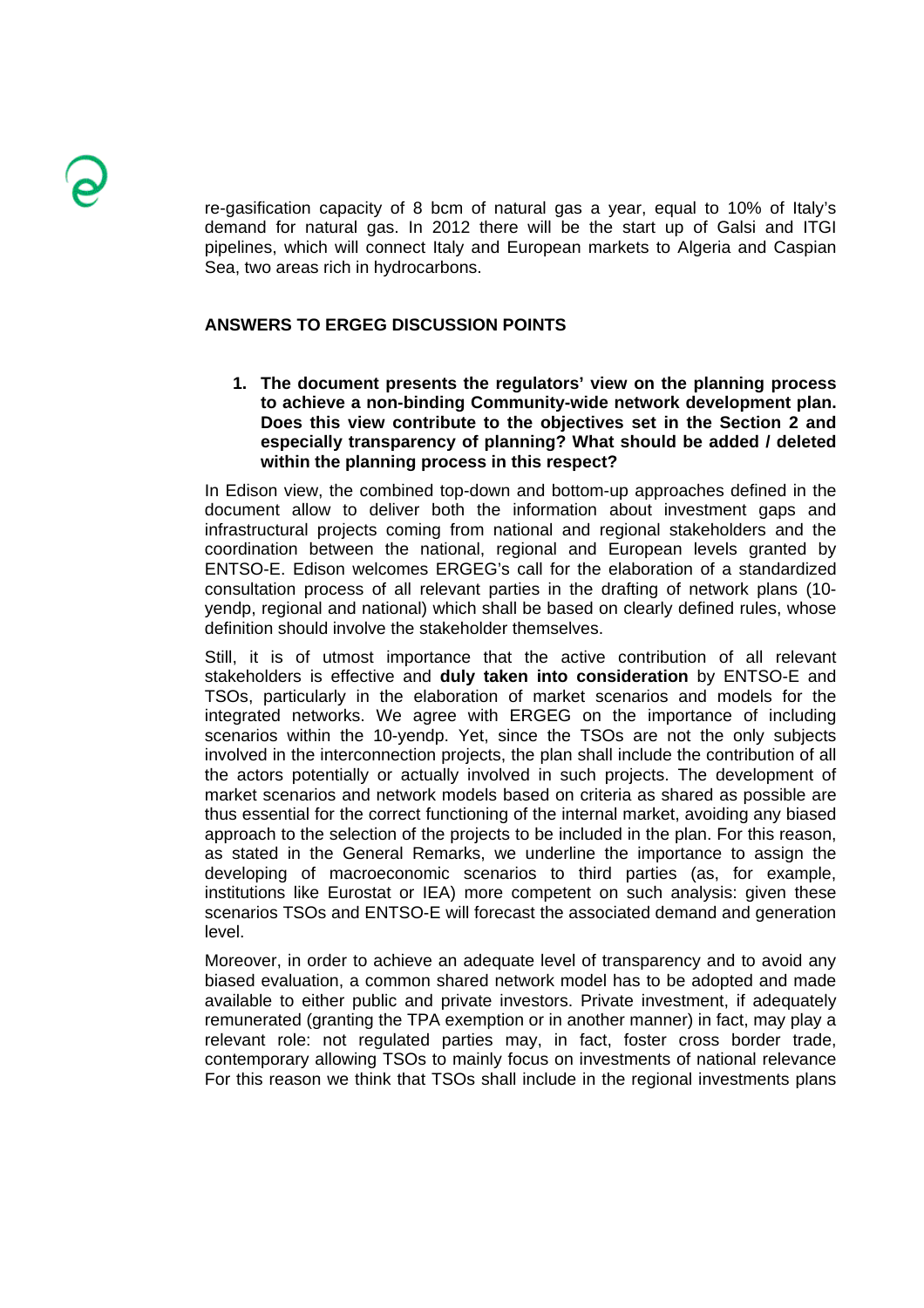already private investments whose feasibility will be further evaluated by the Agency and by NRAs.

# **2. The document describes the contents of the Community-wide network development plan. Does it reflect the topics needed for the plan? What should be added / deleted within the contents of the plan?**

Edison believes that the contents of the 10-yendp included in the document are generally respondent to the objectives set out by ERGEG, first of all the need to provide all the stakeholders with a clear picture of future investments aimed at increasing cross-border exchanges of electricity. Nevertheless, some shortcomings have been detected in the planning process, in the elaboration procedure of the European generation adequacy outlook and in the specific content of the assessment of the resilience of the system: these issues are specifically addressed in the answers to the following questions.

# **3. The document addresses European generation adequacy outlook. What should be added / deleted in this respect when ERGEG gives its advice?**

Edison argues that the generation adequacy outlook, as outlined in the consultation paper, is an essential tool in order to evaluate the actual need of infrastructural investments with respect to the projected demand for electricity. However, as stated in the General Remarks, we would like to stress the need to involve the expertise of reliable international institutions and organizations (e.g Eurostat, IEA etc.) while defining the macroeconomic scenarios.

**4. The document describes the topics (existing and decided infrastructure, identification of future bottlenecks in the network, identified investment projects, technical and economic description of the investment projects) for the assessment of resilience of the system. Is this description appropriate? Should it be changed and if so, how?** 

Edison believes that the assessment of the resilience of the system should be limited to the identification of future bottlenecks and investment gaps in transmission capacity, providing stakeholders with a clear overview of the existing and projected transmission facilities. In particular the estimation of infrastructures costs is quite difficult on planning stage, since the effective investment amount depends also on the technological modifications and compensative measures asked for during the authorization process.

Moreover the identification of specific projects falls out of the prescriptions of the 3<sup>rd</sup> package and, along with the evaluation of technical and economical feasibility of the projects, could result in a discretionary judgement. Therefore, the identification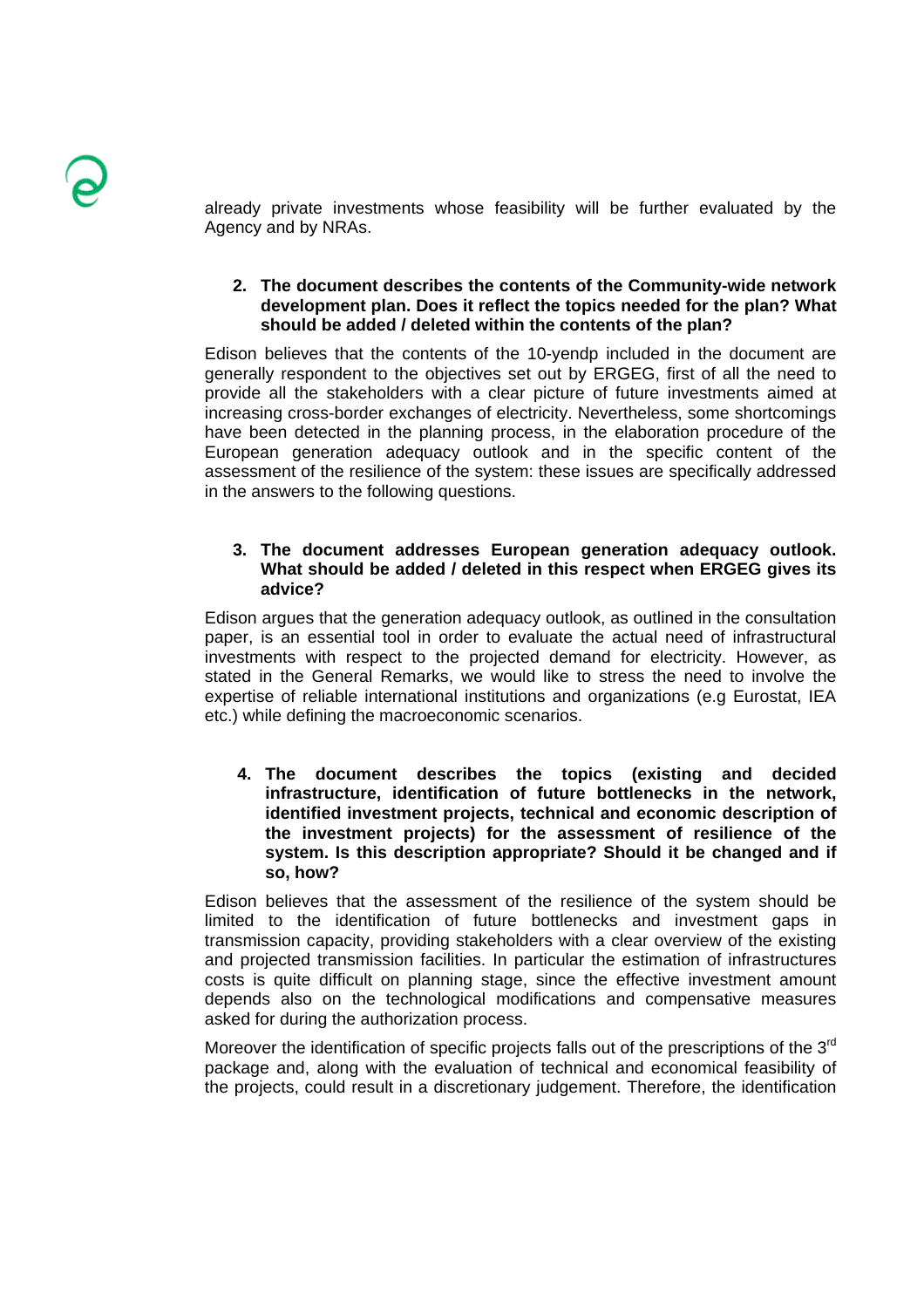of alternative investments should be left to the interaction of the market participants, both TSOs and private entities, according to the price signals given by the market. ENTSO-E intervention could indeed result in distortions, providing investors with misleading information.

For this reason we suggest to leave the relevant TSOs the choice of the specific investment to be borne, even with the help of private entities.

## **5. The document sets out criteria for regulatory opinion. Are these criteria clear and unambiguous? If not, how they should be amended?**

Edison thinks that, according to the  $3<sup>rd</sup>$  package provisions, in the final advice ERGEG has to deal in an equal manner with ownership-unbundled TSOs as well as ISOs and ITOs. In particular regulators should ensure that the collective benefits are duly taken into account while evaluating the investment needs and selecting the projects list.

Moreover, Edison thinks that regulatory assessment shouldn't be limited to procedural issues, as it comes out from the consultation document, but it should be extended also to the contents of the plan. For instance, an evaluation of reliability and accuracy of the market scenarios and models included in the 10-yendp would be useful in order to detect inconsistencies which can be detrimental to the correct assessment of investment needs.

## **6. Compatibility between the national, regional and Community-wide ten-year network development plans shall be ensured. How can this compatibility be measured and evaluated? How may inconsistencies be identified?**

Edison strongly believes that the 10-yendp should be consistent with the plans developed at a regional and national level, being national and regional infrastructural investments a prerequisite for the development of cross-border interconnections at a European level.

Thus regulators must ensure that national and regional network plans are able to maximize the local dispatching capacity which is essential both to avoid bottlenecks downstream of cross-border interconnections and to allow an efficient use of the local generation facilities.

#### **7. The Agency monitors the implementation of the Community-wide tenyear network development plan. Are there any specific issues to be taken into account in monitoring besides those described in the document?**

The presence of a monitoring report to identify deviations from the precedent plans is a very useful tool, providing a high degree of dynamicity to the plan.